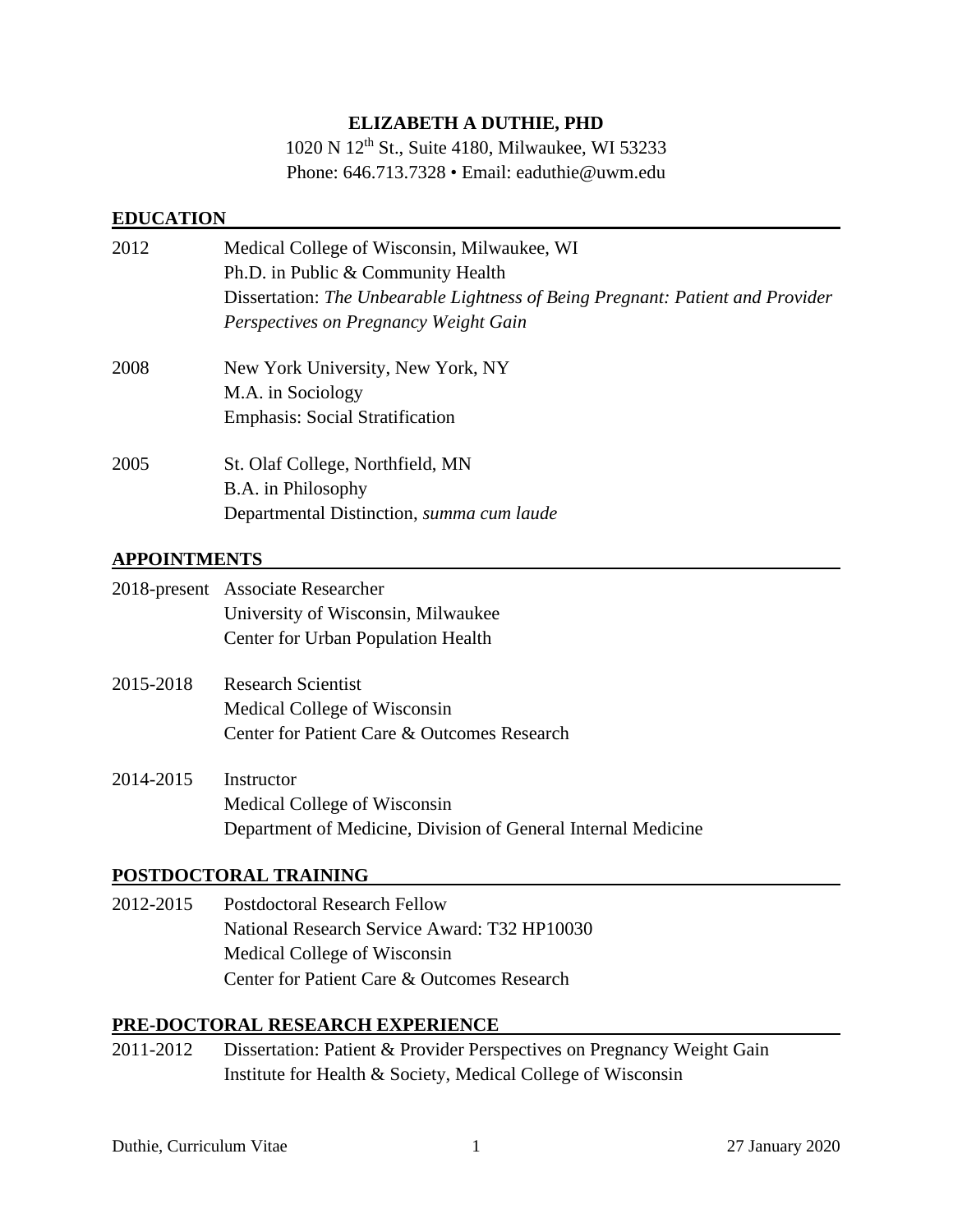| 2011      | An Academic-Community Partnership to Evaluate a School-Based Healthy<br><b>Relationships Curriculum</b> |
|-----------|---------------------------------------------------------------------------------------------------------|
|           | Institute for Health & Society, Medical College of Wisconsin                                            |
| 2010      | <b>Project on Health Insurance Conversion Foundations</b>                                               |
|           | Institute for Health & Society, Medical College of Wisconsin                                            |
| 2008-2009 | <b>Community-Based Participatory Research Grant Planning Team</b>                                       |
|           | Institute for Health & Society, Medical College of Wisconsin                                            |
| 2007      | School Rights Project: Law and the Dynamics of Everyday School Life                                     |
|           | Department of Sociology, New York University                                                            |

# **GRANT FUNDING**

| Title:   | Bureau of Milwaukee Children's Welfare Program                                                                                                                              |
|----------|-----------------------------------------------------------------------------------------------------------------------------------------------------------------------------|
| Source:  | Division of Milwaukee Child Protective Services Prevention Grant                                                                                                            |
| Dates:   | $01/01/2020 - 12/31/2020$                                                                                                                                                   |
| Purpose: | To fund up to four community-based organizations to facilitate AODA prevention<br>and parenting programming with Milwaukee youth                                            |
| Role:    | <b>Evaluation PI</b>                                                                                                                                                        |
| Title:   | Wisconsin Opioid ECHO Project                                                                                                                                               |
| Source:  | Wisconsin Department of Health Services and Substance Abuse and Mental<br><b>Health Services Administration</b>                                                             |
| Dates:   | $05/01/2018$ – present                                                                                                                                                      |
| Purpose: | To provide tele-health consultation and education services to providers who are<br>interested in expanding their knowledge, confidence, and utilization of                  |
|          | Medication Assisted Recovery principles and services, and Medication-Assisted                                                                                               |
|          | Treatment services for Opioid Use Disorders.<br><b>Evaluation PI</b>                                                                                                        |
| Role:    |                                                                                                                                                                             |
| Title:   | Decision Support for Couples Seeking Medical Care for Infertility                                                                                                           |
| Source:  | Medical College of Wisconsin: Patient-Centered Outcomes Research Program<br>(PCORP) Seed Grant (Flynn)                                                                      |
| Dates:   | $07/01/2016 - 07/01/2017$                                                                                                                                                   |
| Purpose: | To develop a decision aid that will support infertility patients and their partners in<br>making decisions about family-building options and to pilot-test the decision aid |
|          | while iteratively refining the aid in response to patients' needs                                                                                                           |
| Role:    | Lead Researcher: Drafted grant proposal; led development of the decision aid and<br>the pilot-testing of the decision aid.                                                  |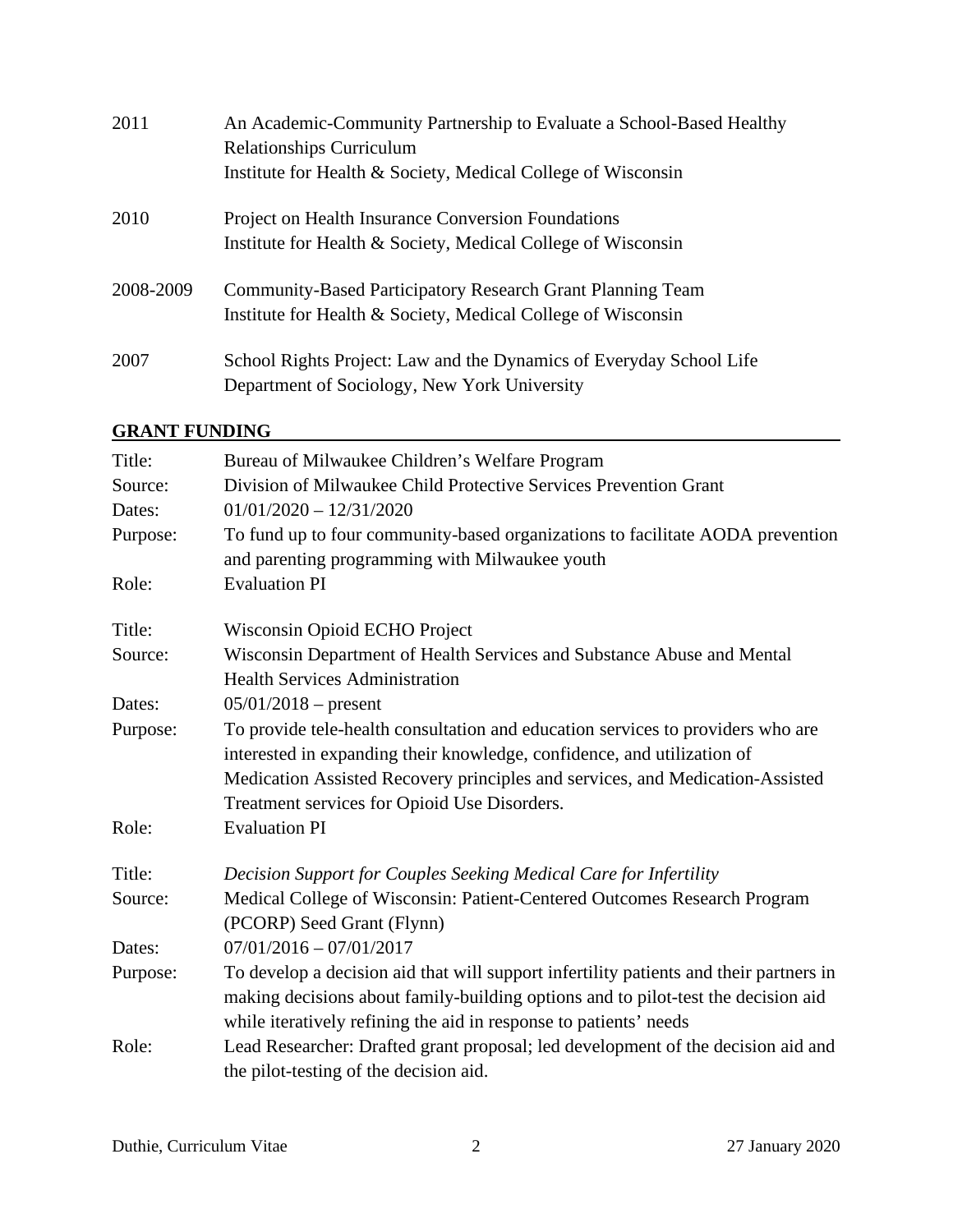| Title:   | Decision Making by Patients Seeking Care for Fertility Problems                                                                                                                                        |
|----------|--------------------------------------------------------------------------------------------------------------------------------------------------------------------------------------------------------|
| Source:  | NICHD, R21 HD 071332 (Flynn)                                                                                                                                                                           |
| Dates:   | $12/01/2012 - 11/30/2014$                                                                                                                                                                              |
| Purpose: | To examine the decision-making patterns of couples seeking treatment for                                                                                                                               |
|          | infertility and to identify research needs to improve decision making for fertility<br>patients                                                                                                        |
| Role:    | Co-Investigator: Contributed to study design and collection of interview and<br>survey data; led analysis of survey data; contributed to analysis of interview data;<br>led dissemination of findings. |
|          |                                                                                                                                                                                                        |
| Title:   | The Unbearable Lightness of Being Pregnant: Patient and Provider Perspectives<br>on Pregnancy Weight Gain                                                                                              |
| Source:  | American Association of University Women                                                                                                                                                               |
| Dates:   | $07/01/2011 - 06/30/2012$                                                                                                                                                                              |
| Purpose: | To identify and describe the ways that primigravid women and their obstetric care<br>providers communicate about gestational weight gain                                                               |
| Role:    | Principal Investigator: Designed project, wrote and submitted grant, gathered all<br>data, led analysis, and led dissemination of findings.                                                            |

## **PUBLICATIONS**

*Peer-Reviewed Journal Publications*

- **Duthie EA**, Cooper A, Davis JB, Sandlow J, Schoyer KD, Strawn EY, & Flynn KE. (2017). A Conceptual Framework for Patient-Centered Fertility Treatment. *Reproductive Health*. 14:114. DOI 10.1186/s12978-017-0375-5
- **Duthie EA**, Cooper A, Davis JB, Sandlow J, Schoyer KD, Strawn EY, & Flynn KE. (2017). Priorities for Family Building Among Patients and Partners Seeking Treatment for Infertility. *Reproductive Health*. 14:52. DOI 10.1186/s12978-017-0311-8
- Amin AL, Neuner J, **Duthie EA**, Finn V, & Kong AL. (2014). A one-to-one mentoring support service for breast cancer survivors. *Wisconsin Medical Journal*. 113(5): 185-189.
- **Duthie EA**, Drew EM, & Flynn KE. (2013). Patient-provider communication about gestational weight gain among nulliparous women: A qualitative study of the views of obstetricians and first-time pregnant women**.** *BMC Pregnancy and Childbirth*. 13:231. DOI: 10.1186/1471-2393-13-231
- Nguyen AL, **Duthie EA**, Duthie EH, & Denson K. (2013). Positioning medical students for the geriatric imperative: Using geriatrics to effectively teach medicine. *Gerontology and Geriatrics Education.* 34(4): 342-353. DOI: 10.1080/02701960.2013.809714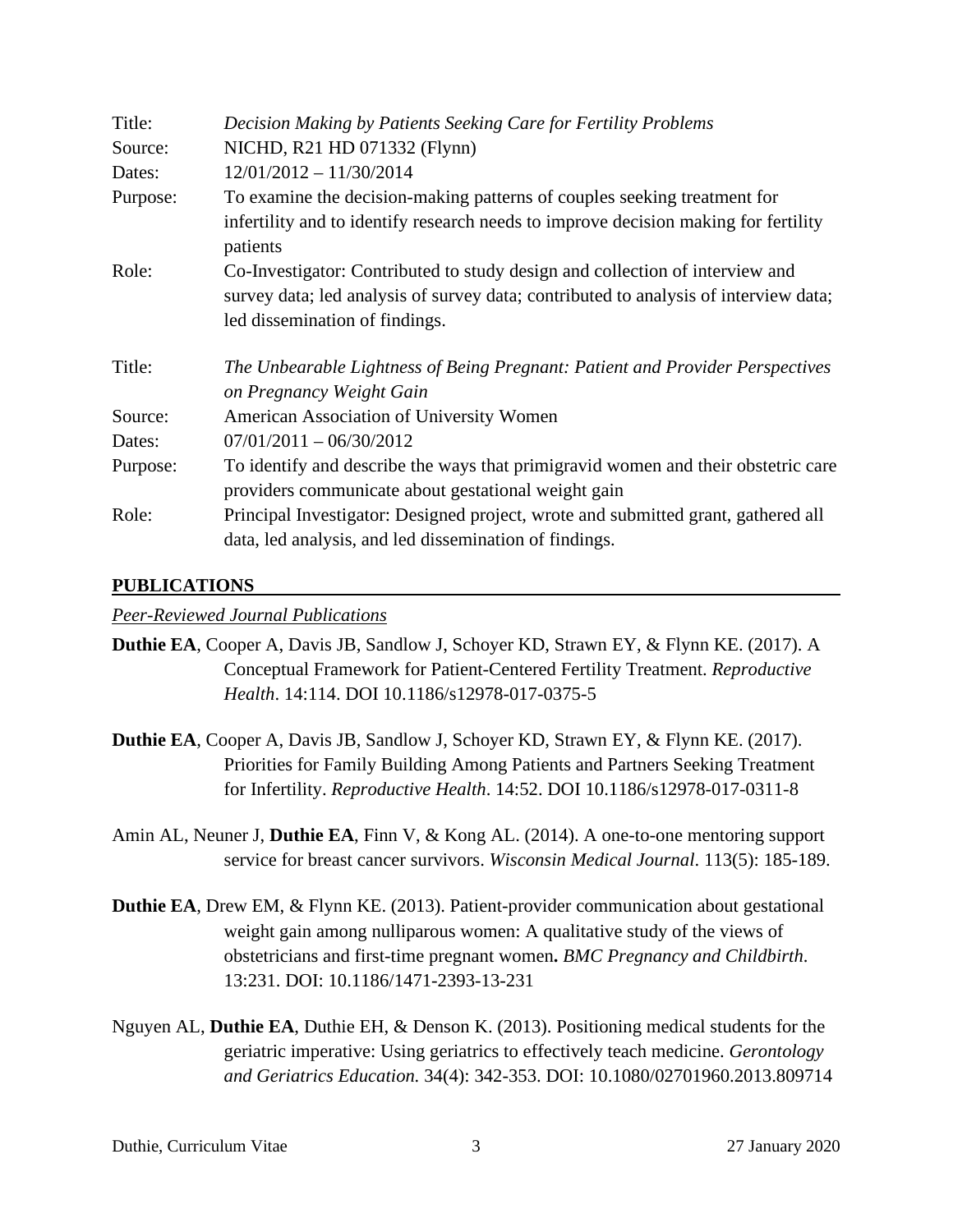#### *Book Chapters*

Cooper A, Flynn KE, & **Duthie EA**. (2016). 'If some is good, more must be better': Diverging goals between patient and provider about multifetal pregnancies in ART. In PE Hershberger & EL Stevenson (Eds.), *Fertility and Assisted Reproductive Technology (ART): Theory, Research, Policy and Practice for Health Care Practitioners* (pp. 161-182). New York, NY: Springer Publishing.

#### *Abstracts*

- **Duthie EA,** Galambos CM, Frederick T, Verkuilen J, & Jessick T. (2019). Goals of Care Conversations: An Evaluation. *Journal of Patient-Centered Research and Reviews*. 6(4): 284.
- Frazer D, Stehman C, Johnson M, Heslin K, **Duthie E**, & Klumph M. (2019). Understanding the Top Health Issues Facing Milwaukee County. *Journal of Patient-Centered Research and Reviews*. 6(4): 280.
- **Duthie EA**, Cooper A, Davis JB, Sandlow J, Schoyer K, Strawn E, & Flynn KE. (2016). Infertility & Family-Building Priorities. *Fertility & Sterility*. 106(3): Suppl. e5.
- Cooper A, **Duthie EA**, Schoyer KD, Davis JB, Sandlow J, Strawn EY, & Flynn KE. (2016). Decision Making by Patients Seeking Care for Fertility Problems. *Fertility & Sterility*. 106(3): Suppl. e38.

### **PRESENTATIONS**

#### *Invited*

- **Duthie EA**. (April 28, 2012). *Forum on Women's Experiences with Pregnancy Weight Gain*. American Association of University Women Wisconsin State Convention, Janesville, WI.
- **Duthie EA**. (April 2, 2012). *Provider Perspectives on Pregnancy Weight Gain*. Oral presentation at the Medical College of Wisconsin Institute for Health & Society Meeting, Milwaukee, WI.

#### *Refereed, National*

Adenuga OS, **Duthie EA**, Cooper A, Davis JB, Schoyer KD, Sandlow J, Strawn E, Flynn KE. (October 31, 2017). *Patient Attitudes Towards the Use of Autologous Cryopreserved Embryos for Fertility Treatment*. Poster presentation at the American Society for Reproductive Medicine 2017 Scientific Congress, San Antonio, TX.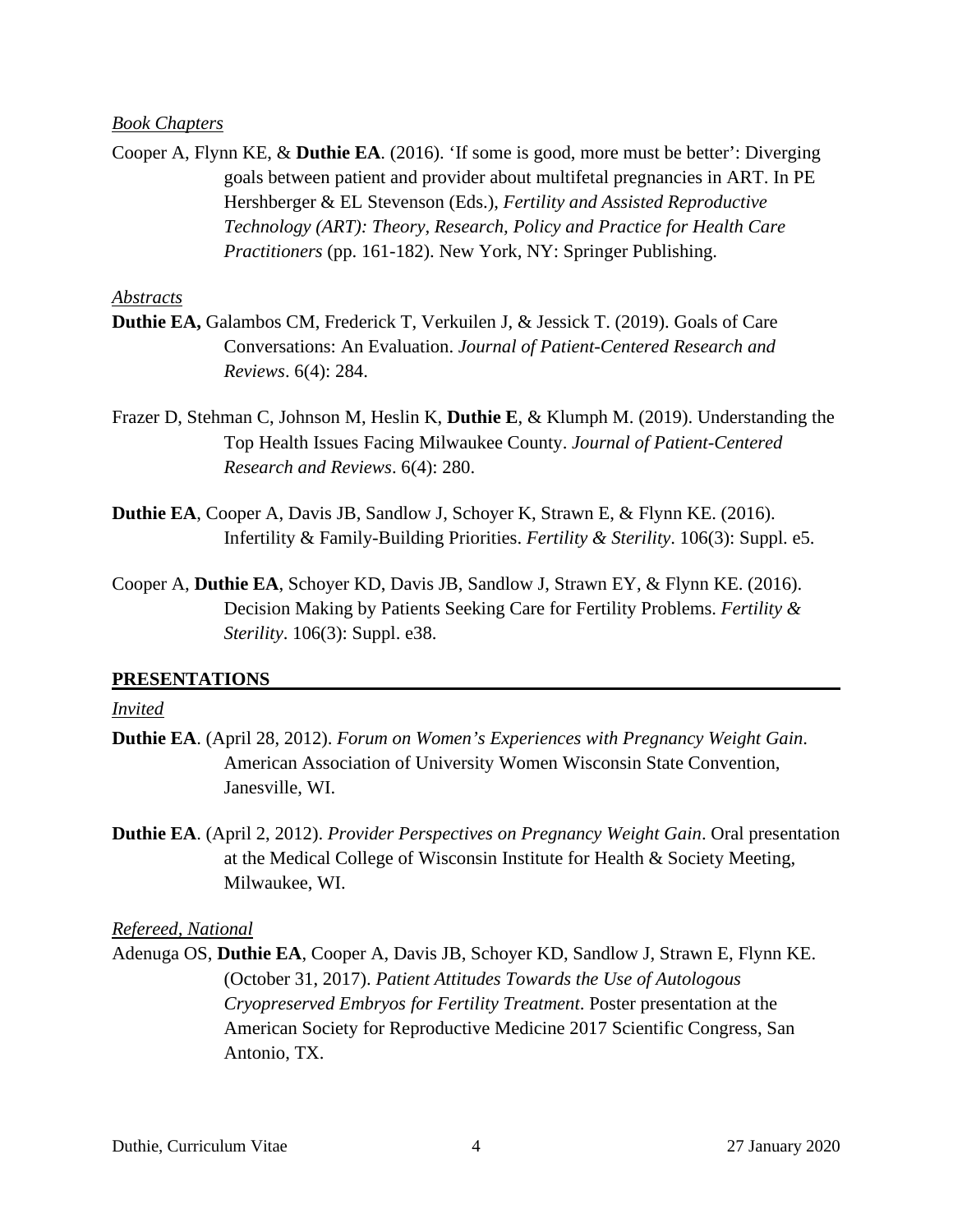- **Duthie EA**, Cooper A, Davis JB, Sandlow J, Schoyer KD, Strawn EY, & Flynn KE. (October 26, 2016). *Shared Decision Making with Multiple Stakeholders: In Vitro Fertilization and Embryo Transfer*. Poster presentation at the Annual North American Meeting of the Society for Medical Decision Making, Vancouver, BC, Canada.
- Cooper A, **Duthie EA**, Davis JB, Sandlow J, Schoyer KD, Strawn EY, & Flynn KE. (October 26, 2016). *Exploring Why Patients Do Not Pursue Infertility Treatment after Meeting with a Reproductive Specialist*. Poster presentation at the Annual North American Meeting of the Society for Medical Decision Making, Vancouver, BC, Canada.
- Cooper A, **Duthie EA**, Schoyer KD, Davis JB, Sandlow J, Strawn EY, & Flynn KE. (October 18, 2016). *Decision Making by Patients Seeking Care for Fertility Problems*. Oral presentation at the American Society for Reproductive Medicine 2016 Scientific Congress, Salt Lake City, UT.
- **Duthie EA**, Cooper A, Davis JB, Sandlow J, Schoyer KD, Strawn EY, & Flynn KE. (October 17, 2016). *Infertility & Family-Building Priorities*. Oral presentation at the American Society for Reproductive Medicine 2016 Scientific Congress, Salt Lake City, UT.
- Flynn KE & **Duthie EA**. (May 15, 2015). *Health-Related Quality of Life in Couples Seeking Treatment for Infertility*. Poster presentation at the PROMIS Health Organization Inaugural Conference, Philadelphia, PA.
- **Duthie EA,** Cooper A, Lyerly A, Strawn E, & Flynn KE. (November 19, 2014). *Family-Building Priorities for Couples Seeking Care for Infertility*. Oral presentation at the American Public Health Association Annual Meeting and Exposition, New Orleans, LA.
- **Duthie EA,** Cooper A, Strawn E, & Flynn KE. (October 22, 2014). *Infertility-Related Decision Making and Decisional Conflict*. Oral presentation at the Annual Meeting of the Society for Medical Decision Making, Miami, FL.
- Kuester J, Carnahan J, **Duthie EA**, Rehm J, Denson S, & Duthie EH. (May 16, 2014). *Integration of ACGME Milestones into Internal Medicine Residency Curriculum*. Poster presentation at the Annual Scientific Meeting of the American Geriatric Society, Orlando, FL.
- **Duthie EA** & Drew EM. (November, 21 2013). *The Unbearable Lightness of Being Pregnant: Women's Experiences With Weight-Gain During First Pregnancy*. Oral

Duthie, Curriculum Vitae 5 27 January 2020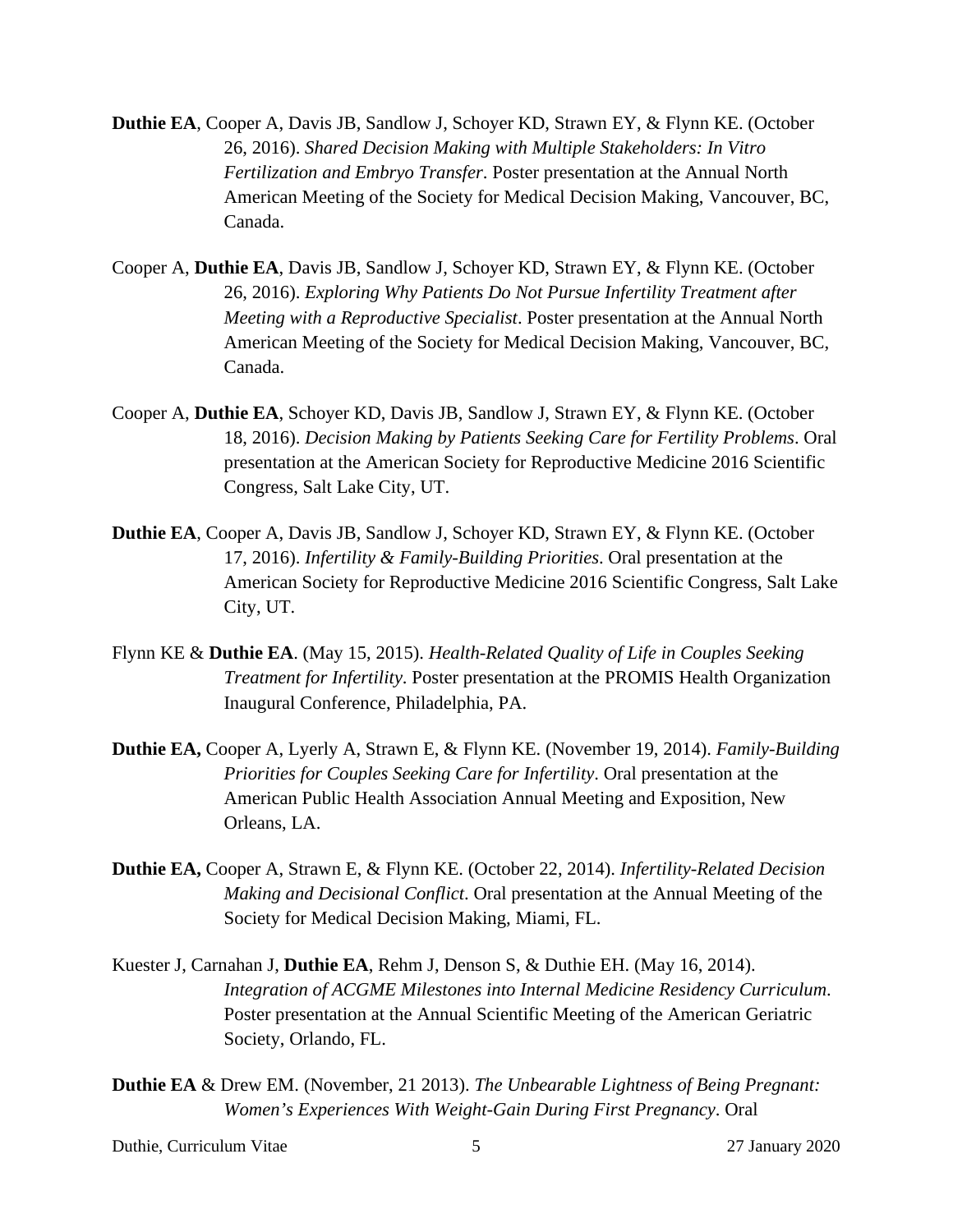presentation at the American Anthropological Association Annual Meeting, Chicago, IL.

- **Duthie EA** & Nguyen AL. (November 4, 2013). *Policy lessons from interventions to improve school meal nutrition: A literature review*. Poster presentation at the American Public Health Association Annual Meeting and Exposition, Boston, MA.
- **Duthie EA**. (August 27, 2013). *Decision Making by Patients Seeking Care for Fertility Problems*. Oral presentation at the Ruth L. Kirschstein National Research Service Award Grantee Meeting Series. Virtual.
- Nguyen AL**, Duthie EA,** Duthie EH, & Denson K. (May 5, 2012). *A Geriatrics rotation as a Medicine elective: A smart option for medical students?* Oral presentation at the Annual Scientific Meeting of the American Geriatric Society, Seattle, Washington.
- **Duthie EA**. (November 19, 2011). *What to Expect When You're Expecting…Weight Gain: Obstetrician Perspectives on Pregnancy Weight Gain*. Oral presentation at the American Anthropological Association Annual Meeting, Montreal, QC, Canada.
- Nguyen AL, **Duthie EA**, Denson K, & Duthie EH. (November 15, 2011). *An Internal Medicine Curricular Innovation in Geriatrics: A Qualitative Evaluation of Student Skills, Knowledge, and Attitudes*. Poster presentation at North American Primary Care Research Group Annual Meeting, Banff, AB, Canada.
- **Duthie EA** & Drew EM. (November 9, 2009). *Yupik perceptions of body weight: Acculturation and generational differences*. Oral presentation at the American Public Health Association Annual Meeting and Exposition, Philadelphia, PA.

*Refereed, Local*

- **Duthie EA**, Galambos CM, Frederick T, Verkuilen J, & Jessick T. (May 22, 2019). *Goals of Care Conversations: An Evaluation*. Poster presentation at Aurora Scientific Day, Milwaukee, WI.
- **Duthie EA**, Cooper A, Davis JB, Sandlow J, Schoyer KD, Strawn EY, & Flynn KE. (September 21, 2016). *Shared Decision Making with Multiple Stakeholders: In Vitro Fertilization and Embryo Transfer*. Poster presentation at Medical College of Wisconsin Annual Research Day, Milwaukee, WI.
- **Duthie EA**. (June 1, 2015). *Women's Experiences With Nutrition & Physical Activity During First Pregnancy*. Poster presentation at the Medical College of Wisconsin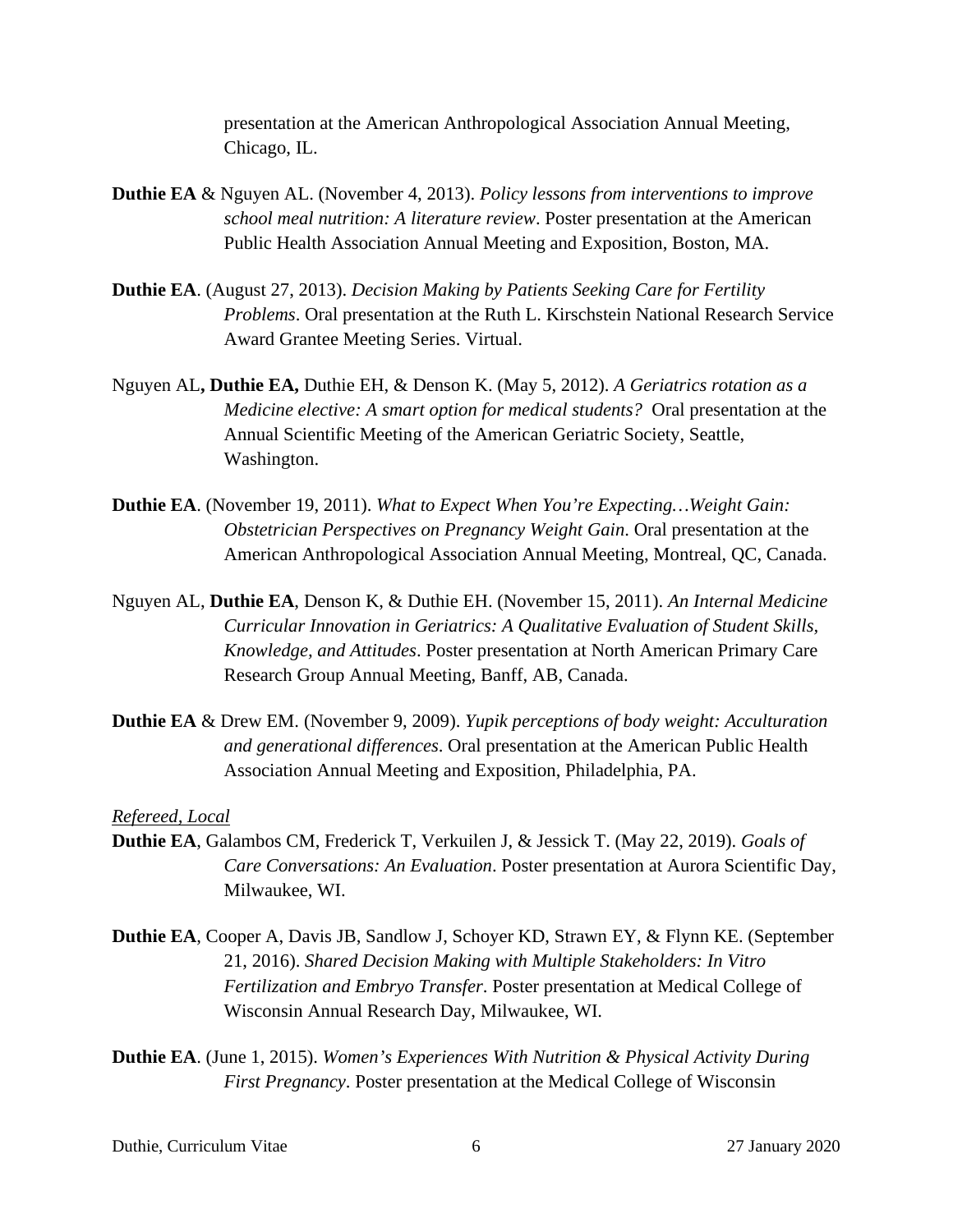Department of Family & Community Medicine Annual Research Forum, Milwaukee, WI.

- Nguyen AL, **Duthie EA**, Duthie EH, Denson K, & Franco J. (April 23, 2015). *A Geriatrics rotation as a Medicine elective: A smart option for medical students?* Poster presentation at the Medical College of Wisconsin Innovations in Medical Education Conference, Milwaukee WI.
- **Duthie EA** & Nguyen AL. (June 2, 2014). *Policy lessons from interventions to improve school meal nutrition: A literature review*. Poster presentation at the Medical College of Wisconsin Department of Family & Community Medicine Annual Research Forum, Milwaukee, WI.

#### *Non-Refereed*

- **Duthie EA** & Flynn KE. (May 27, 2016). *Decision support for couples seeking medical care for infertility*. Oral presentation at the Medical College of Wisconsin Center for Patient Care & Outcomes Research Seminar Series, Milwaukee, WI.
- **Duthie EA.** (March 23, 2015). *Decision Making by Couples Seeking Care for Infertility: Understanding Competing Priorities on the Path to Parenthood*. Oral presentation at the Medical College of Wisconsin Center for Healthy Communities & Research Seminar, Milwaukee, WI.
- **Duthie EA.** (March 13, 2015). *Women's Experiences With Nutrition & Physical Activity During First Pregnancy*. Poster presentation at the Medical College of Wisconsin Department of Medicine Research Retreat, Milwaukee WI.
- Nguyen AL, **Duthie EA**, Duthie EH, Denson K, & Franco J. (March 13, 2015). *A Geriatrics rotation as a Medicine elective: A smart option for medical students?* Poster presentation at the Medical College of Wisconsin Department of Medicine Research Retreat, Milwaukee WI.
- **Duthie EA.** (September 22, 2014). *Decision Making by Patients Seeking Care for Infertility: Update and Preliminary Analyses*. Oral presentation at the Medical College of Wisconsin Center for Healthy Communities & Research Seminar, Milwaukee, WI.
- **Duthie EA** & Nguyen AL. (February 17, 2014). *Policy Lessons from Interventions to Improve School Meal Nutrition*. Oral presentation at the Medical College of Wisconsin Center for Healthy Communities & Research Seminar, Milwaukee, WI.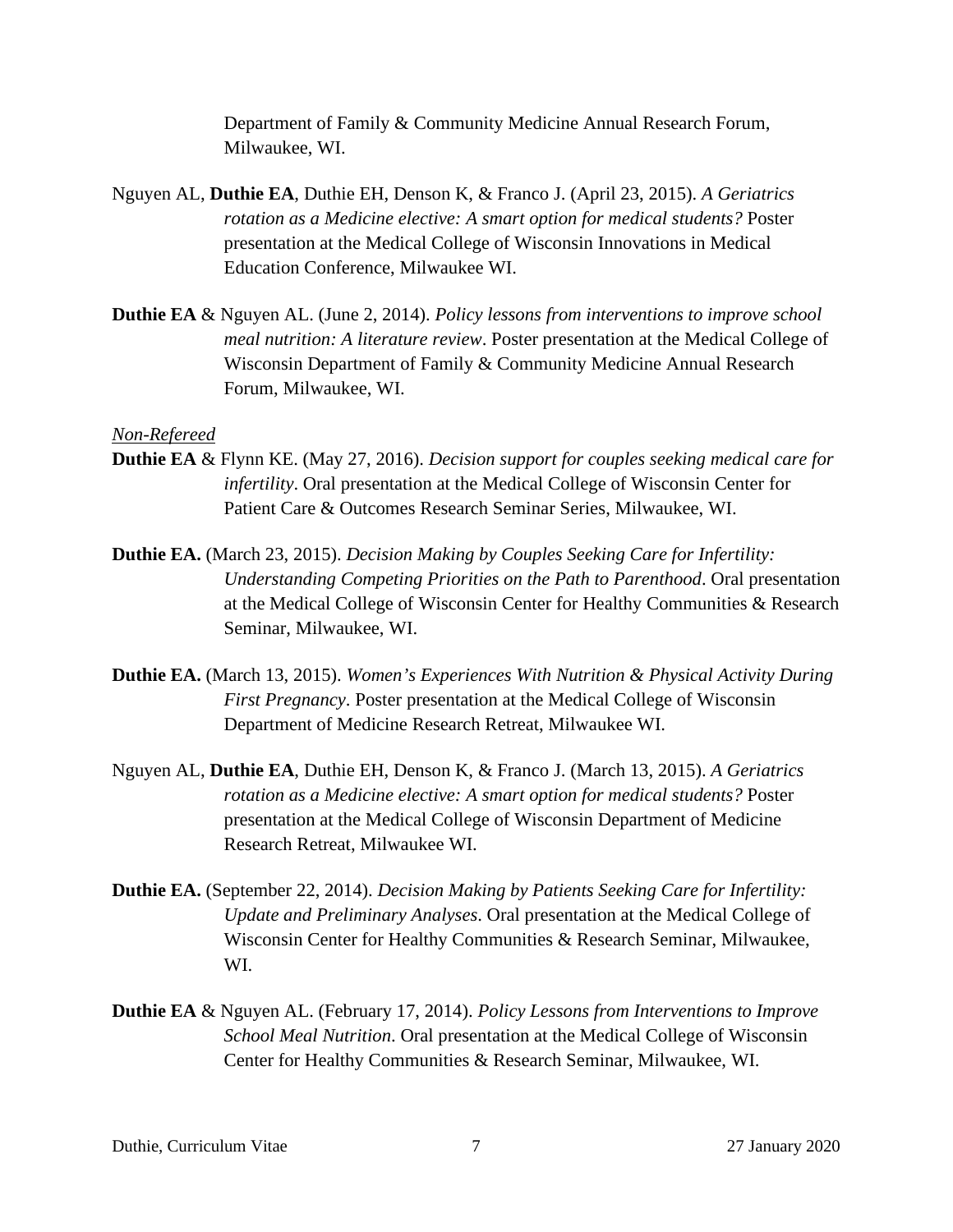- **Duthie EA &** Drew EM. (October 25, 2013). *The Unbearable Lightness of Being Pregnant: Women's Experiences With Weight-Gain During First Pregnancy*. Oral presentation at the Medical College of Wisconsin Center for Patient Care & Outcomes Research Seminar Series, Milwaukee, WI.
- **Duthie EA**. (April 22, 2013). *Decision Making by Patients Seeking Care for Fertility Problems: Research in Progress*. Oral presentation at the Medical College of Wisconsin Center for Healthy Communities & Research Seminar, Milwaukee, WI.
- **Duthie EA**. (August 13, 2012). *Image Matters: Weight, Health, and Body Satisfaction*. Oral presentation to the Medical College of Wisconsin Department of Family & Community Medicine Core Research Group.
- **Duthie EA**. (January 18, 2011). *Research in Progress*. Oral presentation at the Medical College of Wisconsin Seminar in Public and Community Health, Milwaukee, WI.
- **Duthie EA**. (November 2010). *Research in Progress*. Oral presentation at the Medical College of Wisconsin Seminar in Public and Community Health, Milwaukee, WI.
- **Duthie EA** & Drew EM. (October 2009). *Yupik perceptions of body weight: Acculturation and generational differences*. Oral presentation at the Medical College of Wisconsin Clinical and Translational Science Seminar, Milwaukee, WI.
- **Duthie EA**. (September 2009). *Research in Progress: Thoughts On and In Progress*. Oral presentation at the Medical College of Wisconsin Seminar in Public and Community Health, Milwaukee, WI.

### **TEACHING EXPERIENCE**

| 2010-2016     | Guest Lecturer, "Communication: Health and the Media," Masters in Public<br>Health program, Medical College of Wisconsin. |
|---------------|---------------------------------------------------------------------------------------------------------------------------|
| Spring $2016$ | Guest Lecturer, "Public Health Policy & Administration," Bachelors in Public<br>Health Program, Carroll University.       |
| 2014-2015     | Director, "Manuscript Writing Group," Department of Family & Community<br>Medicine, Medical College of Wisconsin.         |
| 2013-2015     | Small Group Facilitator, "Urban & Community Health Pathway," Doctor of<br>Medicine Program, Medical College of Wisconsin. |
| Fall 2014     | Co-Instructor, "Survey Research Methods," PhD Program in Public &<br>Community Health, Medical College of Wisconsin       |

Duthie, Curriculum Vitae 8 27 January 2020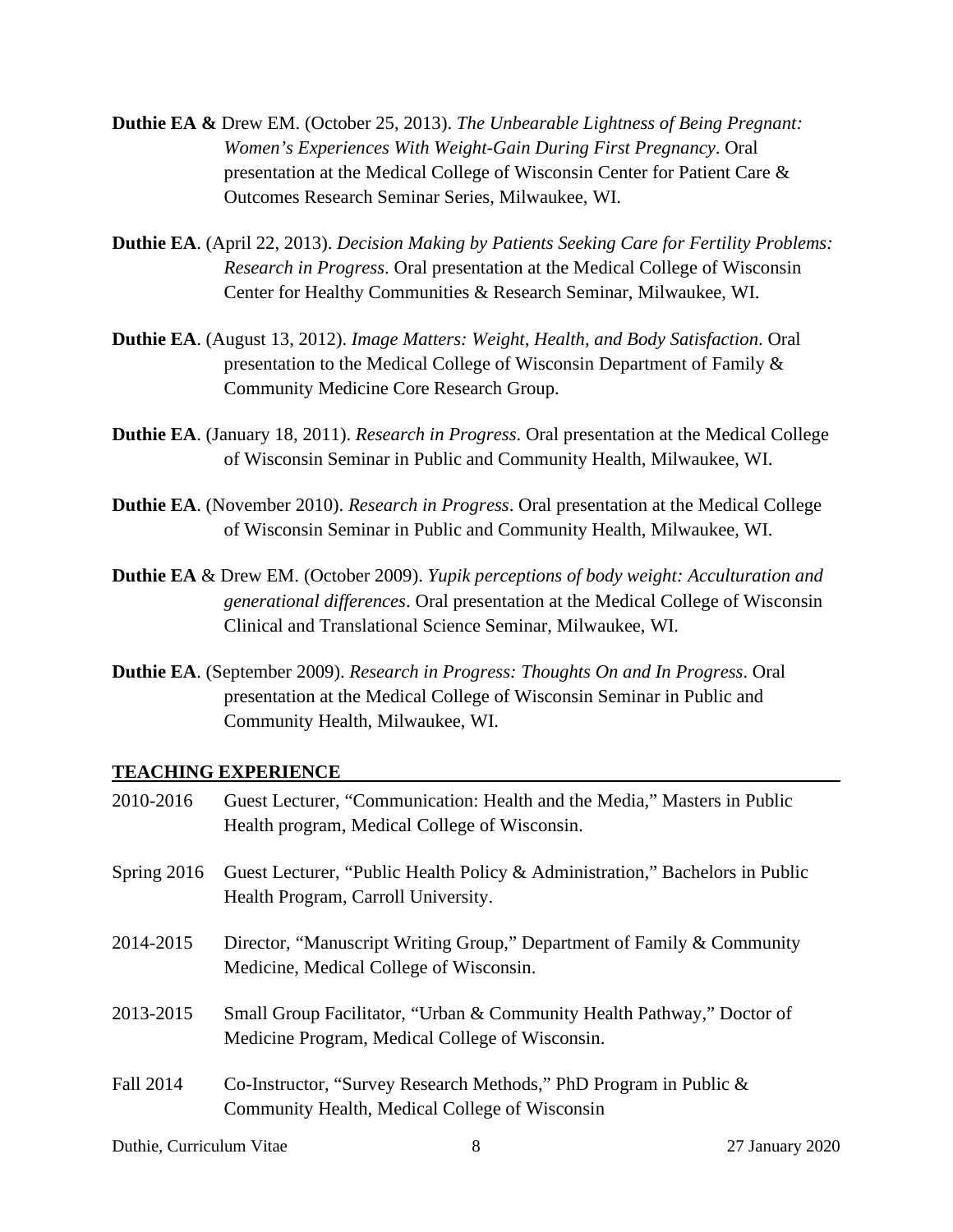| Spring 2014      | Invited Panelist, "Seminar in Public & Community Health," PhD Program in<br>Public & Community Health, Medical College of Wisconsin.  |
|------------------|---------------------------------------------------------------------------------------------------------------------------------------|
| Spring 2012      | Guest Lecturer, "Public Health Policy & Administration," Bachelors in Public<br>Health Program, Carroll University.                   |
| Spring 2012      | Invited Presenter, "Seminar in Public & Community Health," PhD Program in<br>Public & Community Health, Medical College of Wisconsin. |
| <b>Fall 2011</b> | Guest Lecturer, "Personal and Community Health," Bachelors in Public Health<br>Program, Carroll University.                           |
| <b>Fall 2011</b> | Small Group Facilitator, "Medical Ethics and Palliative Medicine," Doctor of<br>Medicine Program, Medical College of Wisconsin.       |
| Spring 2011      | Small Group Facilitator, "Urban & Community Health Pathway," Doctor of<br>Medicine Program, Medical College of Wisconsin.             |
| Spring 2011      | Participant in "Designing and Teaching Effective Courses in Higher Education,"<br>Elective class taken at Marquette University.       |
| <b>Fall 2010</b> | Teaching Assistant, "Public Health Administration," Masters of Public Health<br>Program, Medical College of Wisconsin.                |
| Spring 2008      | Teaching Assistant, "Sociology of Childhood," Department of Sociology, New<br>York University.                                        |
| <b>Fall 2007</b> | Teaching Assistant, "Introduction to Sociology," Department of Sociology, New<br>York University.                                     |

# **AWARDS AND HONORS**

| 2019      | First Place Poster Presentation, Aurora Scientific Day              |
|-----------|---------------------------------------------------------------------|
| 2008-2012 | Fellowship for Graduate Study, Medical College of Wisconsin         |
| 2006-2008 | Henry MacCracken Fellowship for Graduate Study, New York University |
| 2005      | Summa cum laude                                                     |
| 2005      | Phi Beta Kappa                                                      |
| 2001      | <b>National Merit Scholar</b>                                       |

# **PROFESSIONAL SERVICE ACTIVITIES**

| 2016 | Journal of Obstetrics and Gynaecology, Reviewer |
|------|-------------------------------------------------|
| 2015 | <i>Women's Health Issues, Reviewer</i>          |

Duthie, Curriculum Vitae 9 27 January 2020